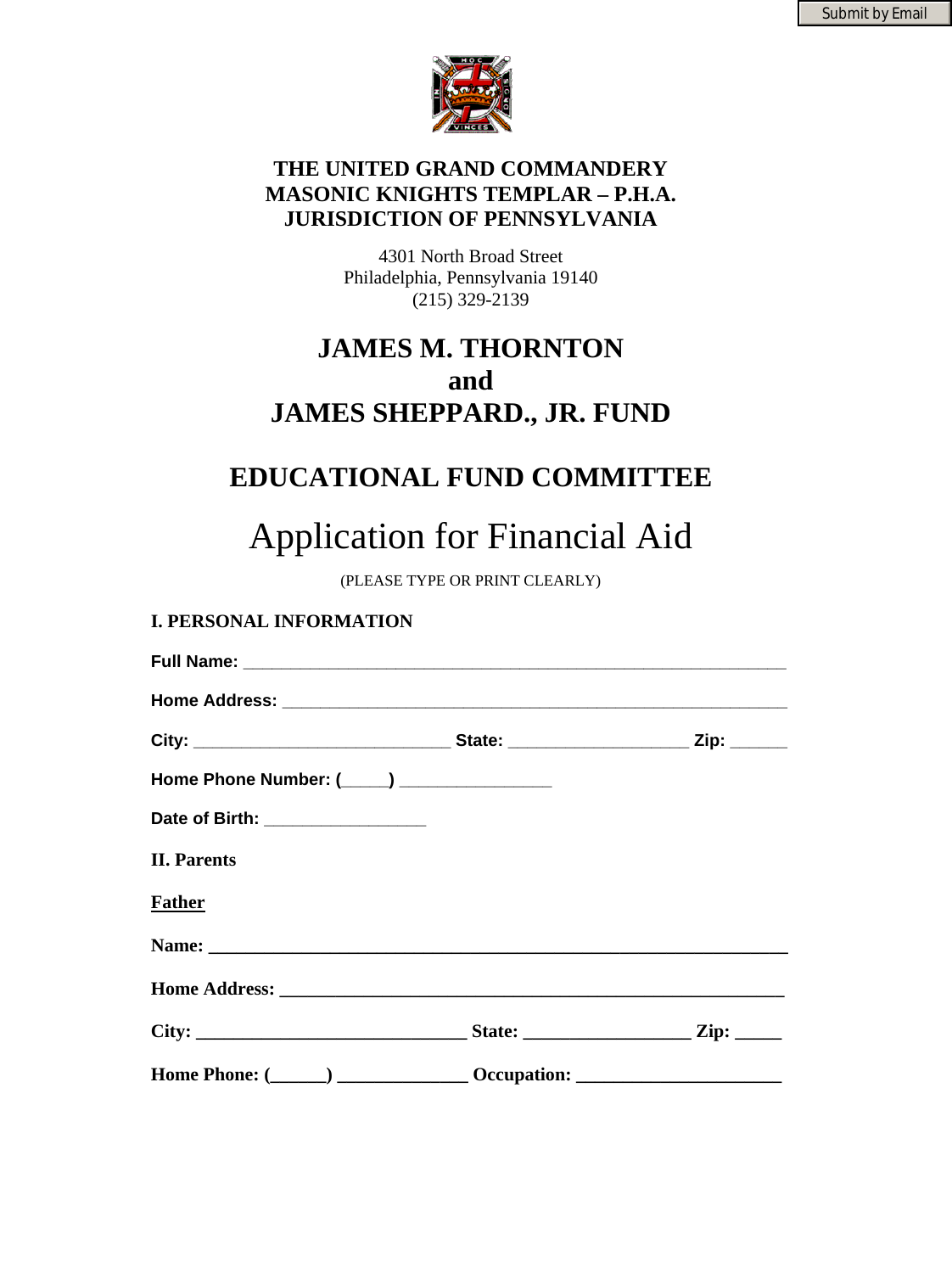

## JAMES M. THORNTON & JAMES SHEPPARD, JR. FUND of the United Grand Commandery

Masonic Knights Templar

Prince Hall Affiliation

Jurisdiction of Pennsylvania

Application for Financial Aid PLEASE TYPE OR PRINT CLEARLY

Please return completed Application to: Chairperson: Otis J. Guinyard 606 E. Basin St. Norristown, Pa. 19401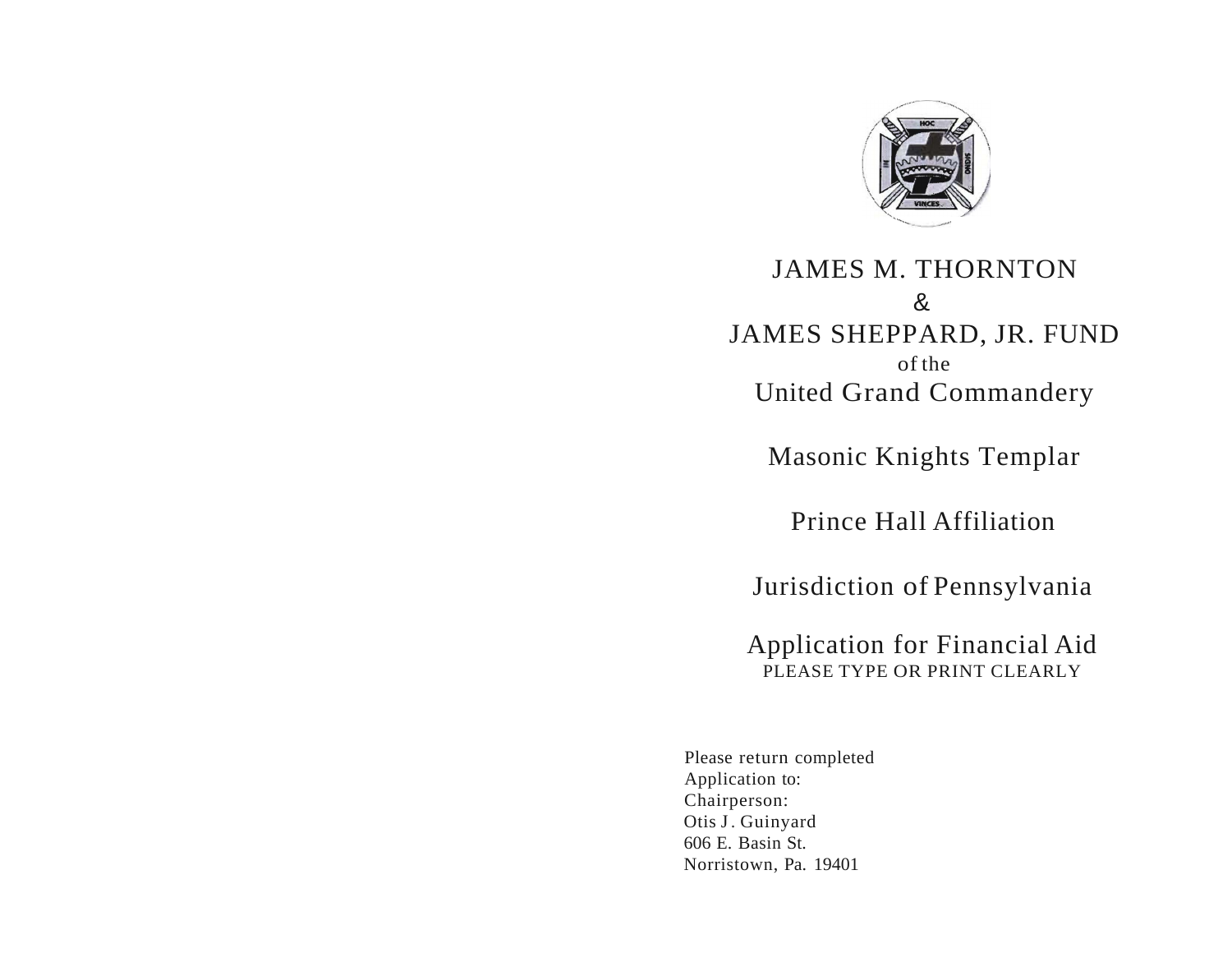## I. PERSONAL INFORMATION A. Sponsor's Name:

| <b>Name</b>                  |                           |          |  |
|------------------------------|---------------------------|----------|--|
| (Last)                       | (First)                   | (11.11)  |  |
| Home Address,                |                           |          |  |
| City                         | State                     | Zip      |  |
| <b>Telephone Number</b>      | Date of Birth             |          |  |
| <b>FATHER:</b><br>Name       |                           |          |  |
| (Last)                       | (First)                   | Middle   |  |
| Home Address                 |                           |          |  |
| City                         | State                     | Zip      |  |
| Telephone Number             | <b>Fathers Occupation</b> |          |  |
| Mother: Name                 |                           |          |  |
| (Last)                       | (First)                   | Middle   |  |
| <b>Home Address</b>          |                           |          |  |
| City                         | State                     | Zip      |  |
| Telephone Number             |                           |          |  |
| Mothers Occupation           |                           |          |  |
| Dependent Children in Family |                           | (Number) |  |

| Commandery's Name:                          | No. |
|---------------------------------------------|-----|
| <b>B.</b><br>Student's Grade point average: |     |
| <b>Attending University Name</b>            |     |
| Major:                                      |     |
| C. Student's Photograph                     |     |



I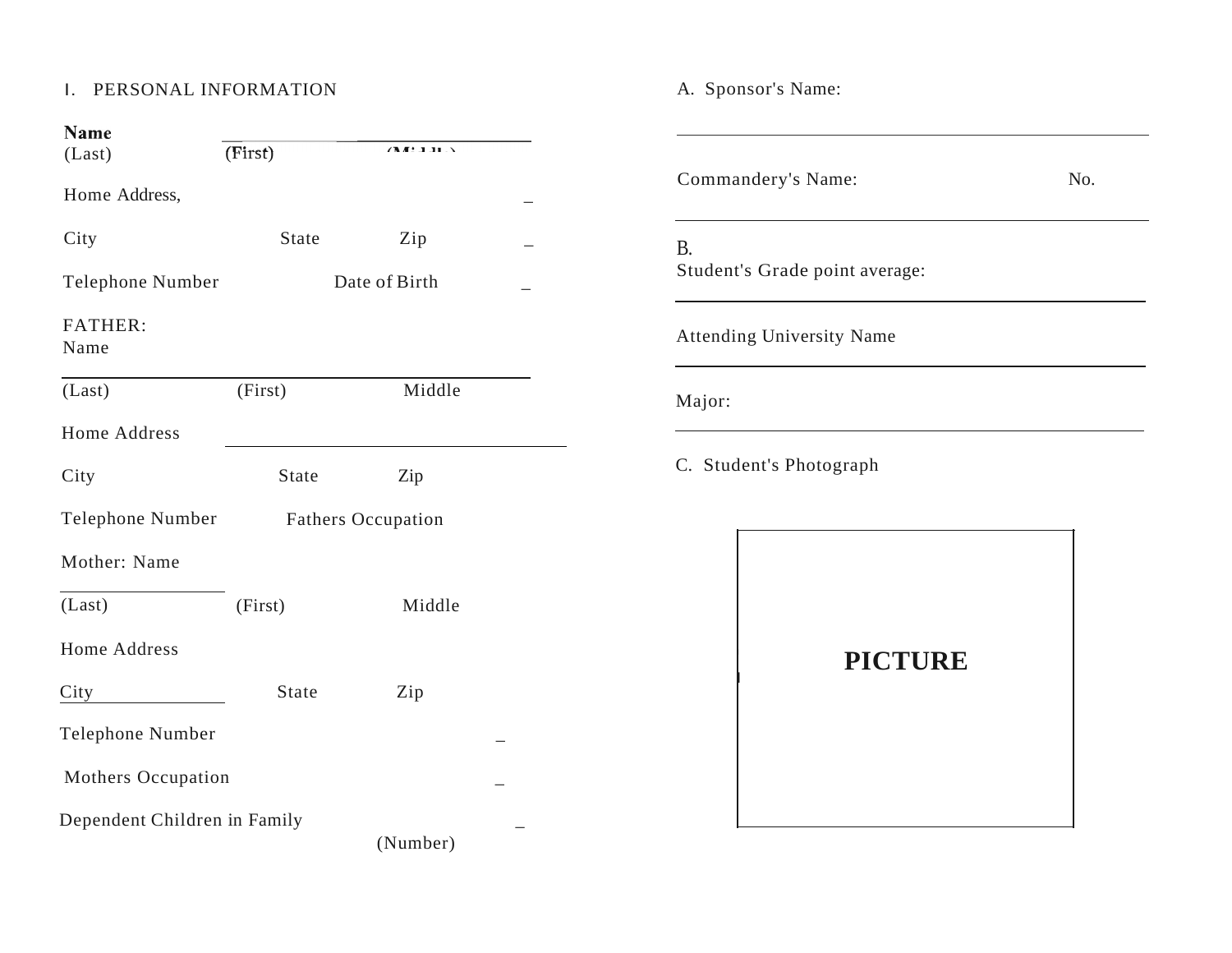### VI. PERSONAL EXPRESSION

Please compose a paragraph explaining your reasons for wanting to further your education. (Use a separate sheet if necessary.)

Applicant's Signature:

----------- II. EDUCATION INFORMATION Name of School: City / State Date Graduating, Name of School Principal \_ Name of School Counselor Please check course of study your are considering:

- ( )Arts / Sciences
- ( )Engineering
- ( )Business Administration
- ( )Education
- ( )Technology
- $( )*Other*$

Intend Major \_

Intended Occupation or Profession \_

Date:

--------------- PLEASE ATTACH ONE (1) COpy OF YOUR HIGH SCHOOL TRAN SCRIPT AND ONE (1) COpy OF YOUR COLLEGE ACCEPTANCE LET TER, ALONG WITH ANY LETTERS OF RECOMMENDAnON